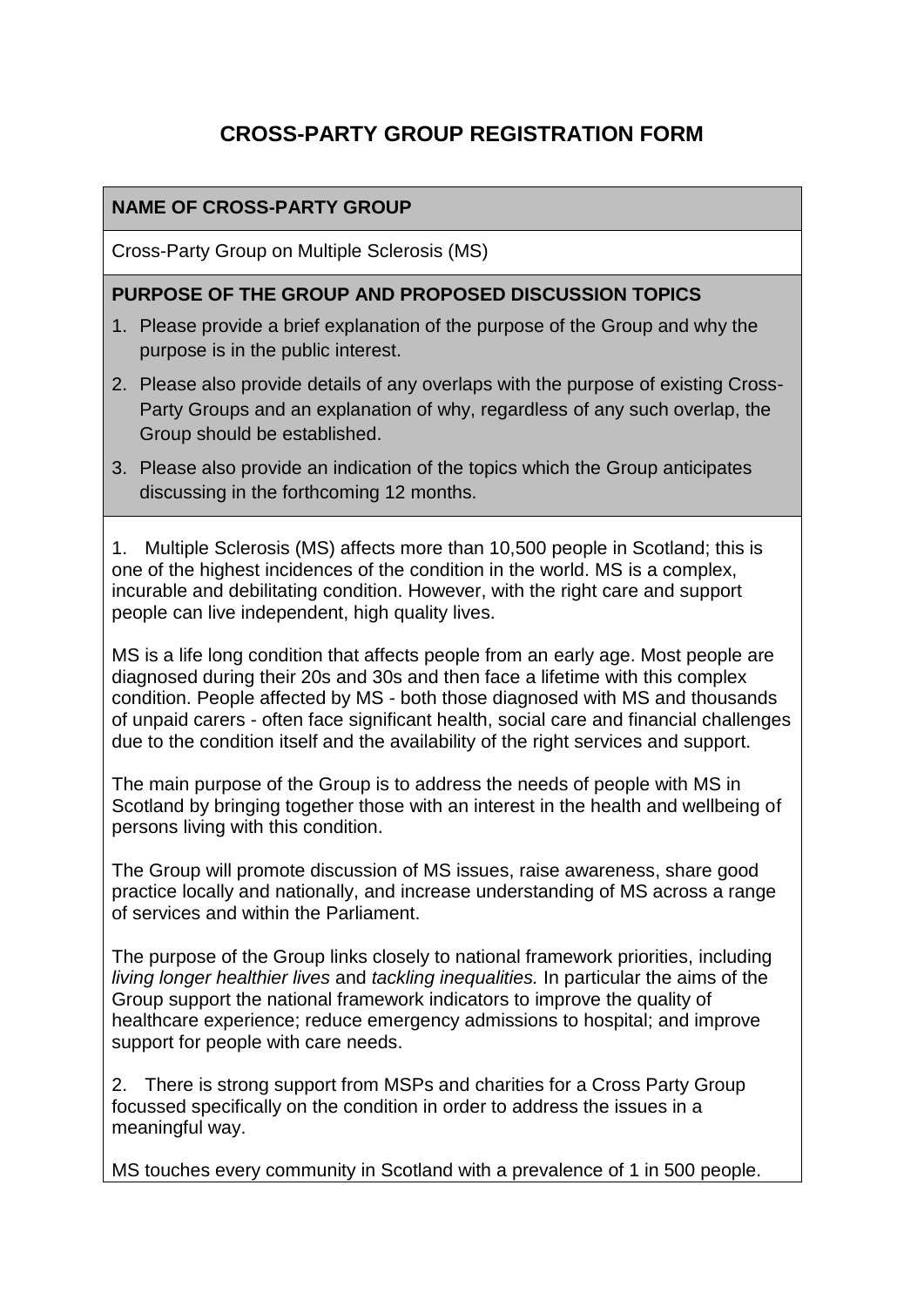There are existing Cross Party Groups that deal with single issues also affecting people with MS: notably the CPG on Carers and the CPG on Disability. However these Groups do not deal with the breadth of issues that need to be addressed to improve the lives of those living with MS.

A specific MS focus is required on access to MS healthcare and neurology services and the further development, implementation and monitoring of conditionspecific standards. This will form a major part of the Group's work and can only be dealt with through a CPG on MS.

The CPG on MS envisages collaborating with other Cross Party Groups such as the CPG on Carers and the CPG on Disability on issues of shared interest.

3. The CPG will influence meaningful improvements in a number of key policy areas for those affected by it in Scotland.

It anticipates establishing a clear agenda and discussing the following topics in the next 12 months:

- Implications from MS Society research into the needs and experiences of people with MS in Scotland and the UK (*A lottery of treatment and care 2013)*
- MS healthcare standards in Scotland the Neurological Standards framework and Health Board compliance; taking the standards further in the context of health and social care integration
- Improving access to MS treatments and clinical research in Scotland
- Challenges in social care provision for people with MS

Expert speakers and non-members with a specialist interest will be invited to contribute to appropriate meetings.

#### **MSP MEMBERS OF THE GROUP**

Please provide names of all MSP members of the Group. Note that only names need to be provided, no party designation or other information is required.

George Adam MSP

Lewis MacDonald MSP

John Finnie MSP

Neil Findlay MSP

Jamie Hepburn MSP

Nanette Milne MSP

Jim Hume MSP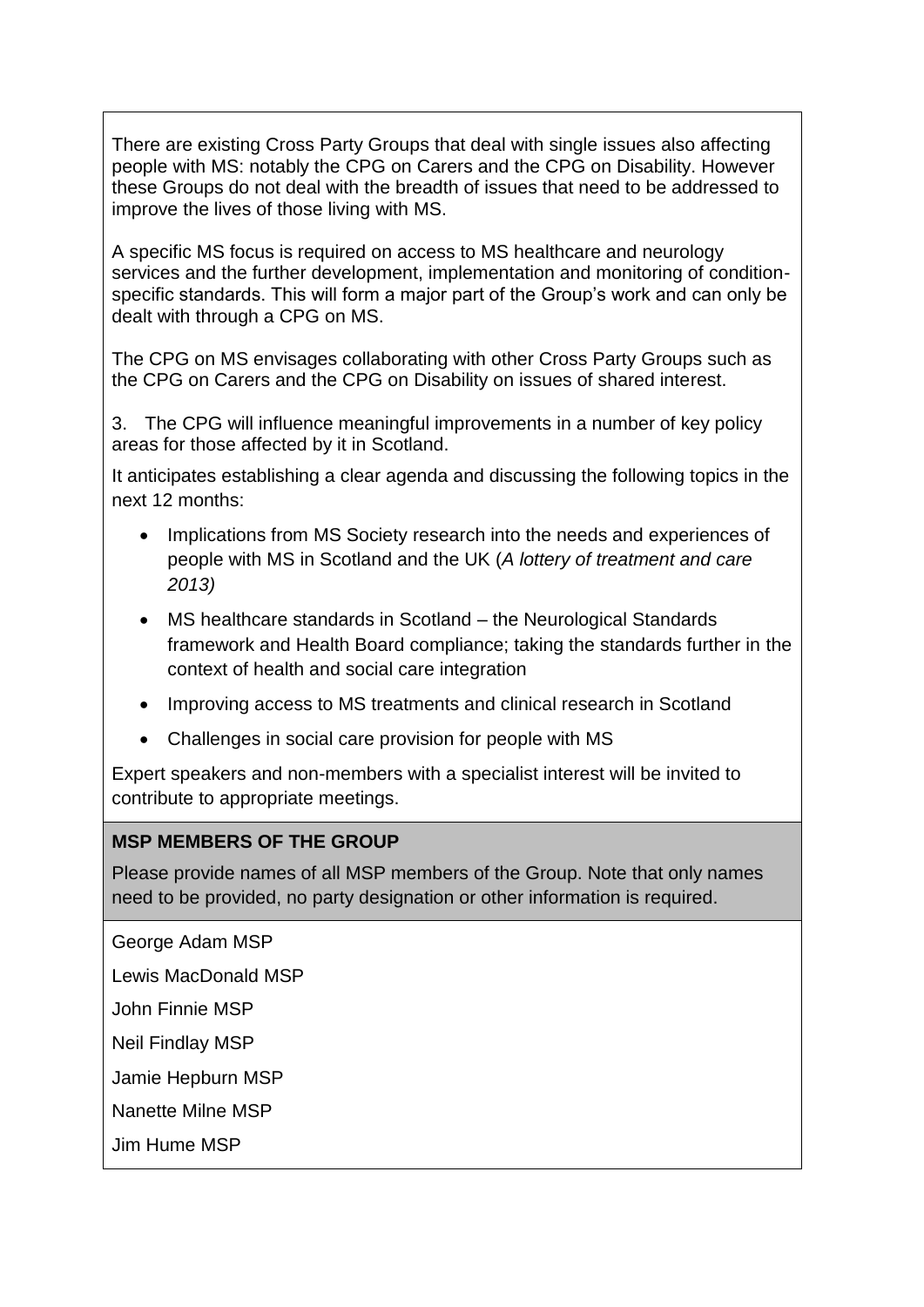Bob Doris MSP

Stuart Stevenson MSP

#### **NON-MSP MEMBERS OF THE GROUP**

For organisational members please provide only the name of the organisation, it is not necessary to provide the name(s) of individuals who may represent the organisation at meetings of the Group.

| Individuals   | Cat Johnson, Person with MS, MS Society Scotland Council<br>member                   |
|---------------|--------------------------------------------------------------------------------------|
|               | Gareth Marr, Person with MS, MS Society Scotland Council<br>member                   |
|               | Merv Graham, Family carer of someone with MS                                         |
|               | Jenny Preston, Consultant Occupational Therapist, NHS<br>Ayrshire and Arran          |
|               | Dr Lorna Paul, MS Physiotherapist and Researcher, NHS<br>Greater Glasgow & Clyde     |
|               | Duane Patterson, MS Specialist Social Worker, NHS Dundee                             |
|               | Anne Stewart, MS Specialist Nurse, NHS Highlands                                     |
|               | Andrew Johnson, Health Board Vice Chair, NHS Dumfries<br>and Galloway                |
|               | Dr Belinda Weller, Consultant Neurologist, NHS Lothian                               |
|               | Dr Stuart Donald, Consultant in Rehab Medicine, NHS<br>Lothian                       |
|               | Dr Judith McSween, Speech and Language Therapist,<br>Person with MS                  |
| Organisations | <b>MS Society</b>                                                                    |
|               | <b>Revive MS Support</b>                                                             |
|               | <b>ABPI Scottish Mental Health and Neurological Disease</b><br><b>Industry Group</b> |
|               |                                                                                      |

## **GROUP OFFICE BEARERS**

Please provide names for all office bearers. The minimum requirement is that two of the office bearers are MSPs and one of these is Convener – beyond this it is a matter for the Group to decide upon the office bearers it wishes to have. It is permissible to have more than one individual elected to each office, for example,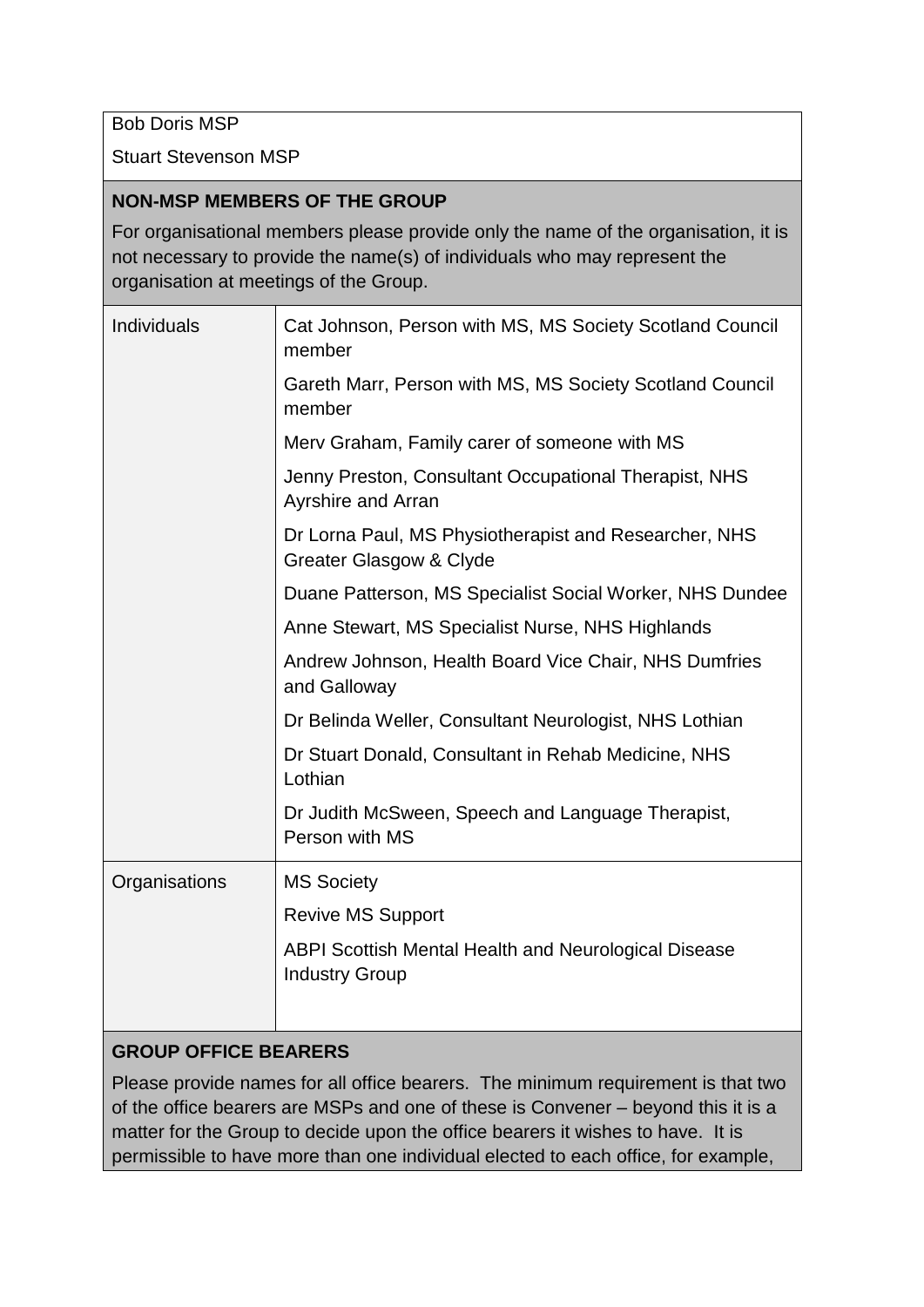| co-conveners or multiple deputy conveners. |                     |  |
|--------------------------------------------|---------------------|--|
| Convener                                   | George Adam MSP     |  |
| <b>Deputy Convener</b>                     | Lewis MacDonald MSP |  |
| Secretary                                  | <b>MS Society</b>   |  |
| <b>Treasurer</b>                           | N/A                 |  |

## **FINANCIAL BENEFITS OR OTHER BENEFITS**

Please provide details of any financial or material benefit(s) the Group anticipates receiving from a single source in a calendar year which has a value, either singly or cumulatively, of more than £500. This includes donations, gifts, hospitality or visits and material assistance such as secretariat support.

Secretariat support from the MS Society is estimated at approximately £1,000 – £1,500 for the calendar year.

This estimate includes a provisional value of staff time, printing of information packs, catering costs, phone calls and speaker travel.

## **SUBSCRIPTION CHARGED BY THE GROUP**

Please provide details of the amount to be charged and the purpose for which the subscription is intended to be used.

None

## **CONVENER CONTACT DETAILS**

| <b>Name</b>              | George Adam MSP         |
|--------------------------|-------------------------|
| Parliamentary<br>address | The Scottish Parliament |
|                          | Edinburgh               |
|                          | <b>EH99 1SP</b>         |
| Telephone<br>number      | 0131 348 5869           |

## **STATEMENT ON COMPLIANCE WITH THE CODE OF CONDUCT**

I declare that the Cross-Party Group on Multiple Sclerosis is constituted and will